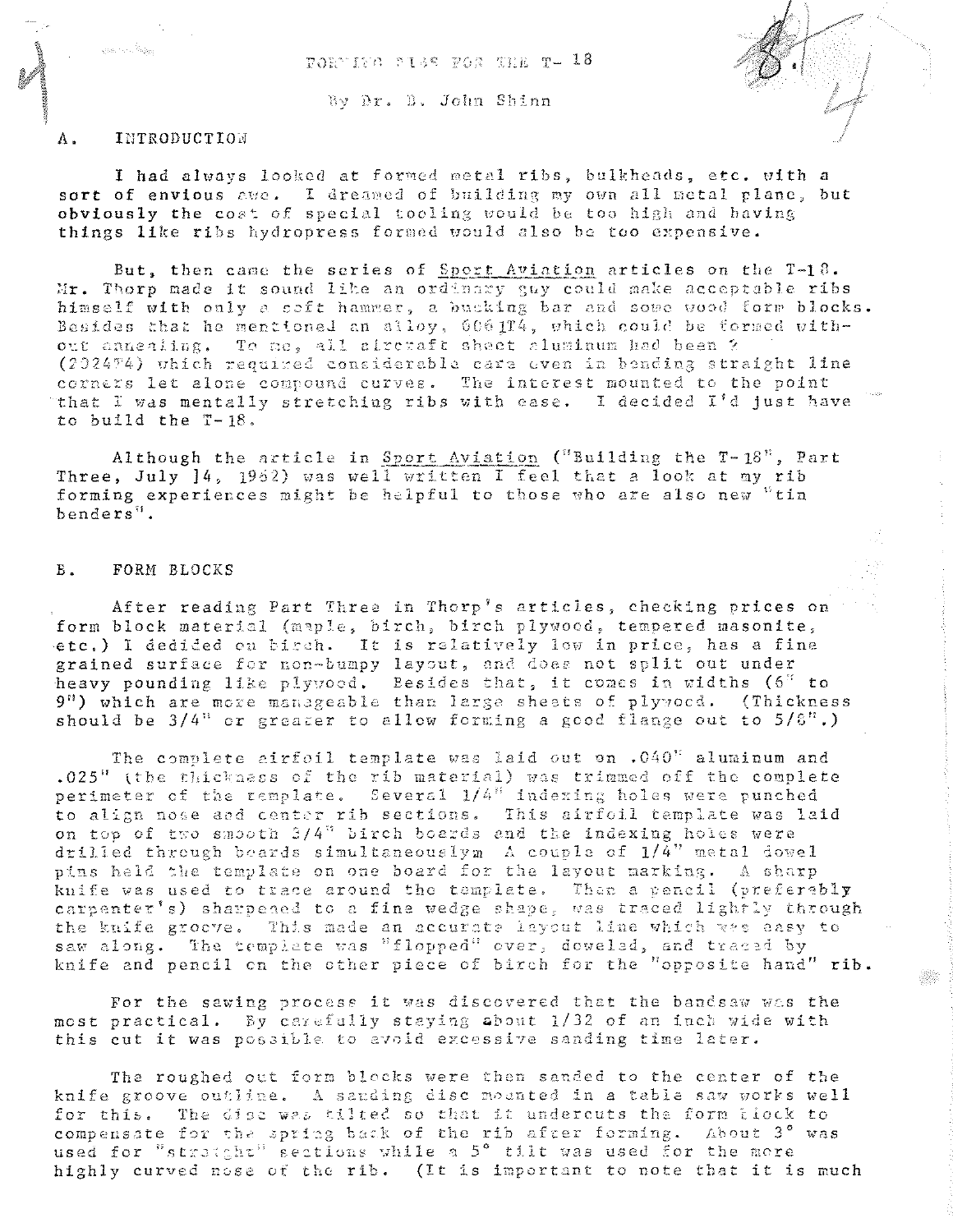# 業業 エイル・エーティング まいいしまいため

 $\beta$  ,  $\alpha$  ,  $\beta$  ,  $\beta$  ,  $\alpha$  ,  $\alpha$  ,  $\alpha$  ,  $\alpha$  ,  $\alpha$ 

# 

### LOO TAGGOSTID

(《接收权论法  $\gamma=\eta_{\rm Q} \rho_{\rm C} \omega_{\rm C}$  ,  $\tau_{\rm C} \approx \tau_{\rm Q}$ 

i välingung 1990 1990. Samund bland som bland och stade och sin bestedelse på andre tid samund.<br>Staden i 1990 på de på en bland skape spå staden i både på staden sin så som mund van den stand.  $\frac{1}{2}$  , and the second contribution  $\frac{1}{2}$  . The second contribution of the second second second second second second second second second second second second second second second second second second second secon 人名 "这样的社会性的,如此了,才好,你说是你,我们们的好,你不可以在这个生活的学校和学习生,一个人身上,这是最多,学生都是对正

.<br>Tangkang kala ay katang mang mang pang katang katang kalang kalang kalang kalang kalang kalang kalang kalang ka t standard og de steet at 1984 by 1985. I standard fan de beskein it de fjouwer steet fan de foart fan de foar "你不 医脑囊 的复数医自动性胃炎 网络凯尔塔顿 网络西班牙 网络罗马克罗马克罗马克罗马克罗马克罗马克罗马克罗马德国的 医精神病病 地 <sub>リ</sub>トル (Perschend) 歌。

SADOIS MESS

(真意を始め、面包もあたれた、そのほと、「までもし」になっていくが、ことができることがある。これになる。かどうな感激。 an sa katakaran dan sahiji dan satu sa kabupatén Salah Salah Salah Salah Salah Sula di Kabupatén Jawa Marata<br>Salah Salah Salah Salah Salah Salah Salah Salah Salah Salah Salah Salah Salah Salah Salah Salah Salah Salah Sa websy the live that we have a complete will well to a lost configure besix we  $\mathbb{P}^1_{\mathcal{C}_1}$  ,  $\mathbb{P}^2_{\mathcal{C}_2}$  ,  $\mathbb{P}^1_{\mathcal{C}_1}$  ,  $\mathbb{P}^1_{\mathcal{C}_2}$  ,  $\mathbb{P}^1_{\mathcal{C}_1}$  ,  $\mathbb{P}^1_{\mathcal{C}_2}$  ,  $\mathbb{P}^1_{\mathcal{C}_1}$  ,  $\mathbb{P}^1_{\mathcal{C}_2}$  ,  $\mathbb{P}^1_{\mathcal{C}_1}$  ,  $\mathbb{P}^1_{\mathcal{C}_2}$  ,

is.<br>1910 – Bank and kan bernament for the state of the state and finite to site of the state finite state of the S<br>1910 – An American Controller and the state of the state of the state of the state of the state of the Stat anti con el comunidad de la comunidad de la comunidad de la comunidad de la comunidad de la comunidad de la co<br>A la comunidad de la comunidad de la comunidad de la comunidad de la comunidad de la comunidad de la comunida

en kan de skaat de staat de skaat de skaat de skaat de skaat de skaat de skaat de skaat de skaat de skaat de s 。"<br>"我想要要要一定的人的,你也是不可能的,我也不会会会,你可能会会会会,我们也会会会会会会会会。" - 106. セッチ (とみょう) ひかまえにとも ともさまは Portical ひまつたい いちょうげ いいん 一性 (高原線)(高濃、清朝線) 参謀連載

, with the second planning one one construction of the  $\lambda$  function of  $\lambda$  and  $\lambda$ 

 $\langle \hat{x}^{\dagger}, \hat{\psi}_{\vec{k}} \rangle$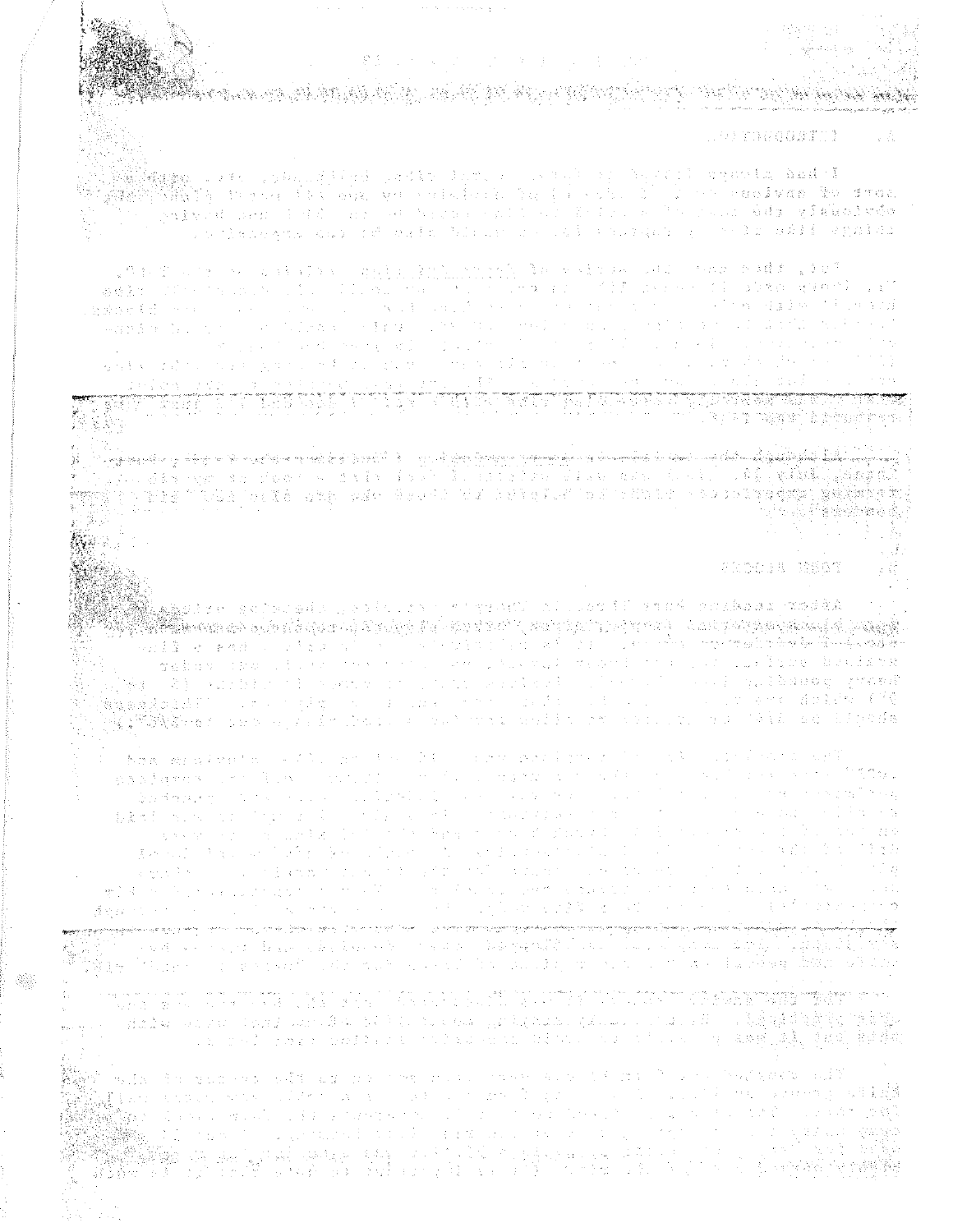easier to make this spring back allowance with the initial sanding than it is to first sand to the line perpendicularly and then try to add the  $3^\circ$  to  $5^\circ$  undercut without over-shooting the mark.)

The edges of the form blocks were rounded to give the proper bend radius of  $3/32$ <sup>"</sup>. It was found that a small Stanley "surform" file made quick work of this with only a minor amount of sandpapering to smooth it out.

#### C. RIB BLANKS

For quick layout of the rib blanks a .040 metel rib blank template was made for the nese ribs and the center section ribs. (For the rest, of this article we will concentrste on the nose rib fabrication since it is the more difficult). The airfoil template was laid on a piece of scrap aluminum and traced around for the nose rib section. A pair of dividers set for  $7/8$ <sup>"</sup> was used. (Dick Cavin's idea of using a  $3/4$ " radius washer for marking sounds better). By trimming this metal to the outer mark a 7/8" flange was left all around this nose rib blank. This blank was again placed under the airfoil section and the indexing (lccating) holes punched through. The cut-out at the front of the nose rib was made in this nose rib bank template. It is strongly recommended that the cut-out in the actual ribs be made only after the rib has been formed. If it is made before forming it is almost impossible to prevent sharp double-back creases at the front edges of the nose rib.

Holes were also punched through this template for the corner relief ndicated on the prints) for the  $-y$ ,  $-3$ , and  $-4$  nose ribs. The  $-j$ (as indicated on the prints) for the  $-1$ ,  $-3$ , and  $-4$  nose ribs. and  $-2$  were close enough alike to use the same relief holes.

## D. CUTTING OUT BLANKS

The  $3''$  x  $12'$  sheet of 6061T4 was unrolled on a rug in the family roem (to prevent scratches) and a few quick trial and error layouts with the rib blank templates produced the most economical layout. A "grease pencil" was used for this since it has enough contrast to be visible and is easily wiped off when desired. Since the ribs were to be trimmed after forming and generous flanges were allowed it was not necessary to make precision layout marks --- just a quick trace around the rib blank with the grease pencil was all. Again, do not mark in the nose cut out.

For cutting up the sheet people have used a skill saw, a sheet metal shear, and other such approcches. I found that the 6061T4 sheet was cut up with least waste and least scratching by using a regular pair of straight sheet metal shears. The two sides of the sheared piece were spread apart (by one hand and one foot) so the shears did not bind. This resulted in a slight curvature of the new blank but this was insignificant when compared to the stretching it was soon to undergo. The blanks were then placed under the rib-blank template and the locating holes were punched, and the nose cut out was scribed lightly on the blank but not cut out. The flange around the very tip of the nose was trimmed to a  $1/2$ " width to minimize wrinkles in this high stretch area. The appropriate relief holes were also punched.

The pile of rib-blanks was ready for the forming operation.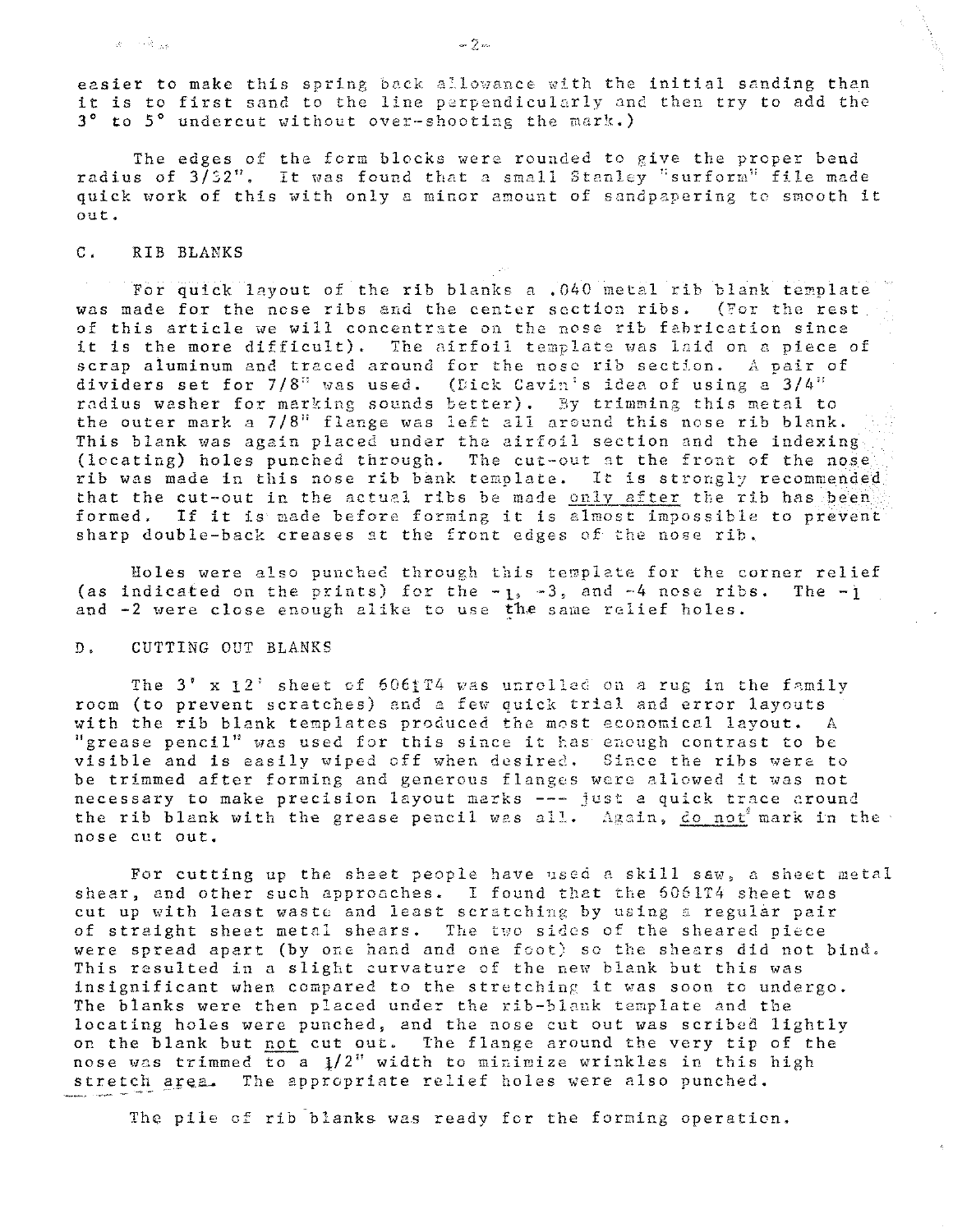#### $\label{eq:3.1} \psi_{\lambda} = \psi_{\lambda} + \psi_{\lambda} \left( \psi_{\lambda} \psi_{\lambda} \psi_{\lambda} \right) + \psi_{\lambda} \left( \psi_{\lambda} \psi_{\lambda} \psi_{\lambda} \right)$

rent and the second states of the second control of the control of the second second second second second second<br>The second second second second second second second second second second second second second second second ish san and the St. and the state of the state of the state of the St. of the control of the special construction of the second second second second second second second second second second second second second second second second second second second second second second second second seco

i i prad visit ta streli v to sa prosestance se a pravile v velikovitelji streli se v provinska <mark>sta 2</mark>.<br>La bane se title se streli se v stole se stole se se streli v velikovitelj se stole se stole stranja i Napoleo and, at he seem on the company of the decomposition of the section and an and of discussion any flex 88 N.

ANYANS MIP  $\frac{1}{2} \frac{1}{2} \frac{1}{2} \frac{1}{2} \frac{1}{2} \frac{1}{2} \frac{1}{2}$ r (1990) a bhliain an Chuid Chuid Chuid ann an Chuid Chuid Chuid Chuid Chuid Chuid Chuid Chuid Chuid Chuid Chu a de la construcción de la construcción de la construcción de la construcción de la construcción de la construc<br>A construcción de la construcción de la construcción de la construcción de la construcción de la construcción n Kabupatén

e de la provincia de la provincia de la provincia de la provincia de la provincia de la provincia de la provin<br>Composición de la provincia de la provincia de la provincia de la provincia de la provincia de la provincia de

st.<br>1980: The explorer poster who has been the transfer of the second second to the second second second second s<br>1981: Albert Party of the second second second second second second second second second second second secon

PARADO FUT SEITING

「最後の動物を見る」ということが、そのことで、このことが、このことには、これを見る。 こうしょう (ある) しょうしょう (ある) ともももしゃっぽん すぎし にんしゅせい さんきん (betrost) あい しゃかもんちゃんせん はつぶし ねゃま 料理機構施設 食食機嫌欲 e de la construito de la construcción de la construcción de la construcción de la construcción de la construcc<br>Se a la construcción de la construcción de la companya de la construcción de la construcción de la construcció<br> i kalendar dalam penganjungan penganjungan penganjungan penganjungan penganjungan penganjungan pangang pangala a sa mata a sa sa sa ang ang pagday ang ang ang magalala na pang sa nang malang pang at na ang mang ang malang arian da basar da a shekarar a shekarar a shekarar 1979. A shekarar ta shekarar 2009 a shekarar 200 kendalan di Lauran di Luu dan berlang bermula dari alih di serepakan dan ke

医勒克顿氏 医心室的 医唇动脉的 美国海洋的 计可能 网络亚洲 医乳房 医阿斯特氏试验检 的复数人名英格兰人姓氏斯特的变体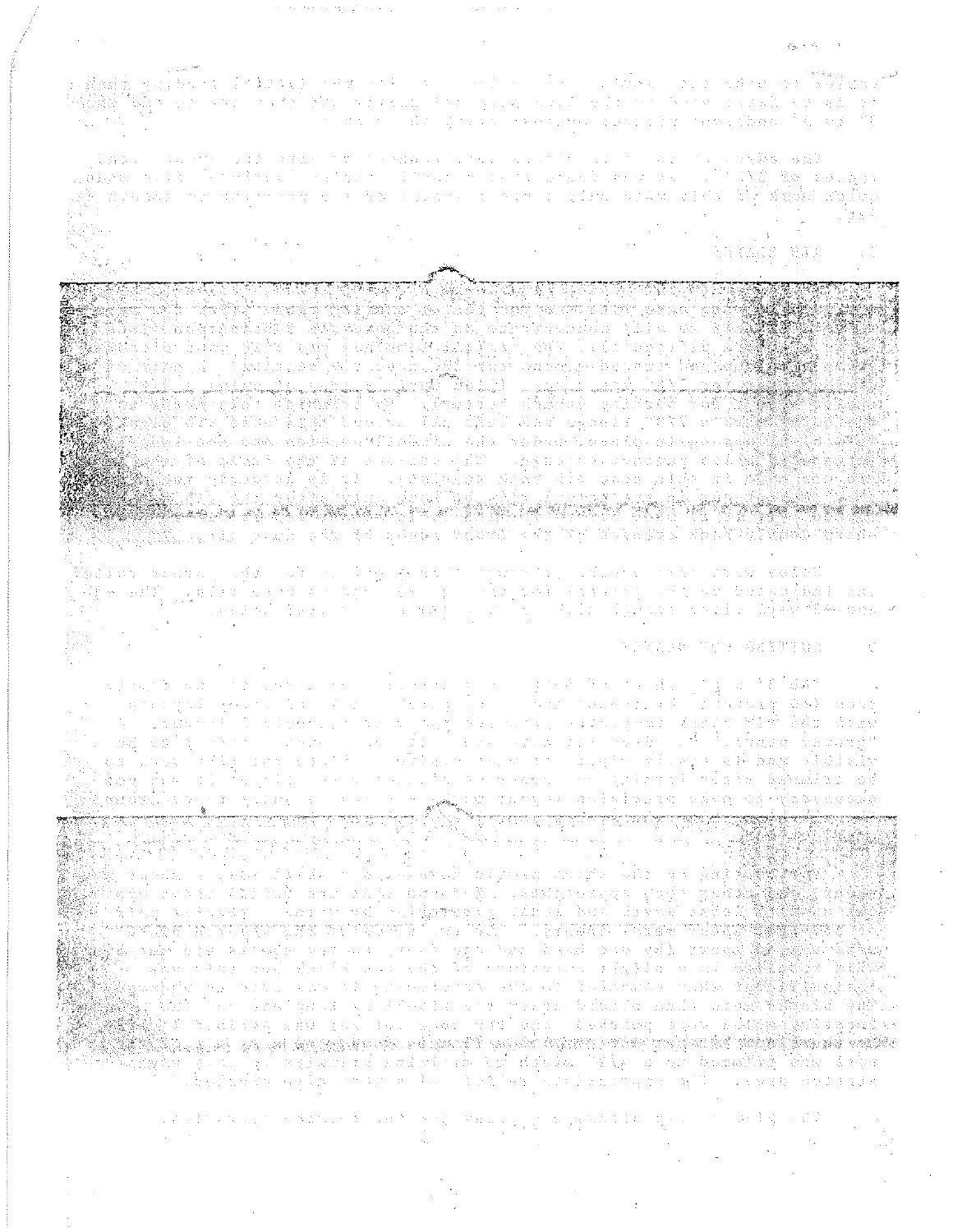#### an setting the Party of the Second Second Second Second Second Second Second Second Second Second Second Second<br>The Second Second Second Second Second Second Second Second Second Second Second Second Second Second Second S

was held behind the flange, and the hammer was aimed at the triangular gap formed between the bucking bar, the form block and the flange. Each pass of stretch forming wes sterted at the nose and was progressively moved toward the back. After each pass a rubber mellet was used to tap the flange back to a 60· slant to foro a new triangle gap to stretch inward.

Eventually some radial wrinkles began to appear. If not taken care of early they quickly develop into sharp work hardened creases which are almost impcssible to beat down. To remove them I bent the flange over farther than normal *(45"* or flatter) and gently wiped out the base of the wrinkle with the rubber hammer. About three forming passes are needed to form out well beyond the 5/B" final flange dimension On the third pass I used much heavier blows of the hammer to wipe the metal into the triangle gap. The bucking bar was actually overlapped down on the form block to allow the full<sup>2</sup>374<sup>1</sup> width to be stretched.

The final forming operation is the only place I differed at all from Thorp's practice. I felt that I got better flanges if I did not try to slap down the remaining vertical flange. When I tried to do it I found that the already formed portion of the flange would tend to jack up away from the form block giving the eppearance of severe spring back. I merely stretched the vertical flange so that it was out veIl beyond the 5/8" width and slapped down the wrinkles in the horizontal flange with the "slapper" solder har.

The rib was then trimmed with aircraft metal shears to the desired width. Since there were quite a number of ribs in the wings and tail I made a  $5/8$ <sup>\*</sup> depth gage. It was made from a scrap piece of the form block (birch) material with a right angle notch cut about  $1^\circ$  deep. At 5/8" up from the bottom of the notch cutout I drilled a hole and pounded in a sharpened nail - just far enough so that about  $1/8$ " of the point protruded from the side of the notch.

## H. MAKING LIGHTENING BOLES

医单位的 医二甲基甲基甲状腺 的复数形式美国人教学家 医内侧板

T

Although the plans did not call for them, we felt that it vould be a good idea to have lightening holes in the ribs. It allows you to see inside and string in navigation light wires later if desired. Besides, the FAA man can see inside after the wing is all riveted - you don't have to wait to let him look before you "close it up".

 $s$  Some holes vere  $3$  in diameter and others were  $2$ ". We made them  $\otimes$ with chassis punches. The "hole saws" from Sears could be used instead but they do not leave quite as clean a hole. The most important thing is to clean the burrs off the inside of these holes and then emery them to a smooth finish. Otherwise, a crack may result when the flaring process is undertaken - we found out the hard way.

The "flaring tools" were made on a lathe from  $2<sup>n</sup>$  oak. There was a set for  $2$ " holes and a set for  $3$ " holes. The male part of the  $2$ ". set had a 2" dia. plug with a 45° flared skirt. The mating part was a ring  $2^{\text{lf}}$  ID with a  $45^{\circ}$  flare at one end. The Lightening holes were flared by inserting the plug through the rib hole into the ring. The plug was then given several "hard licks" with a rubber mallet. Presto! there is a really professional looking rib!